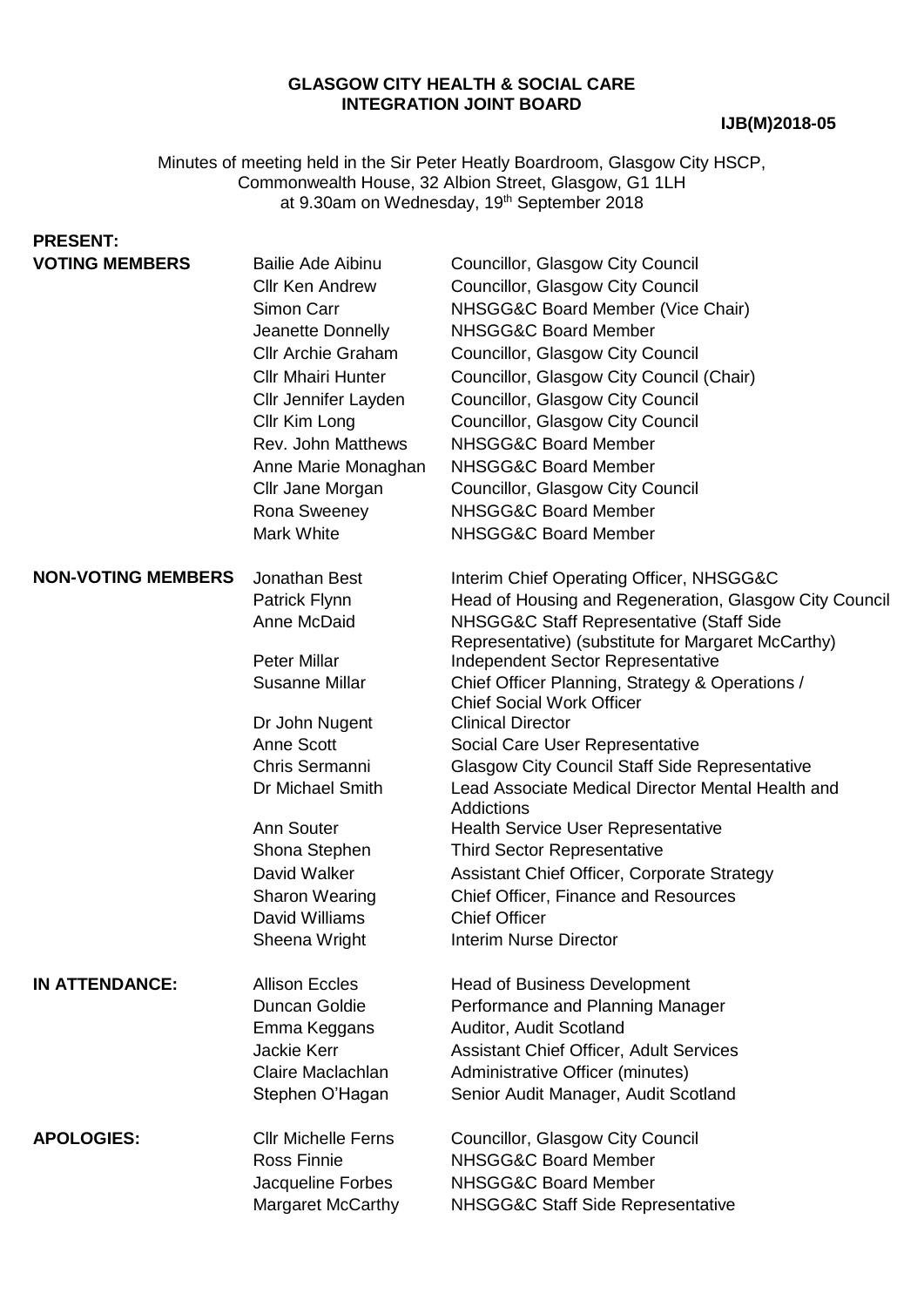## **1. DECLARATION OF INTERESTS** Mark White declared an interest, as Executive Member of the Health Board. Shona Stephen declared an interest Item 13, Intensive Outreach Family Support Services Tender. Cllr Jane Morgan and Peter Millar declared an interest in Item 11, Glasgow Homelessness Alliance Tender. **2. APOLOGIES FOR ABSENCE** Apologies for absence were noted as above. **3. MENTAL HEALTH 2 WARD DESIGN BUILD FINANCE MAINTAIN (DBFM) SCHEME** This item was closed to the public due to the commercially sensitive information. David Walker presented a report to update the Integration Joint Board on progress to deliver the approved development of two new fit for purpose wards at the Stobhill site procured through the Hub West Design, Build, Finance and Maintain (DBFM) route Business Case. Approval was requested for full business case to build 2x20 bedded units at the Stobhill Hospital site. To maximise the opportunity for efficiency, the Stobhill scheme will be a bundled programme of new build projects with Greenock and Clydebank Health Centre DBFM developments with a single procurement process. The evaluation process is continuous and has scored highly on all counts. The modern fit for purpose new ward will achieve significant improvements in the quality of accommodation available. There will be no reduction in the services being delivered but will allow central inpatient facilities in a single site. Progress will be reported back to the IJB in 12 months. Members queried what services would be available for young people with Mental Health problems. Officers confirmed that Sandhouse is a unit for young adolescents with accommodation on site. Members questioned if there would be any capital release from Birdston. Officers confirmed this was a private provider and there may be an option to offset revenue costs. *The Integration Joint Board: a) approved the Full Business Case and submission of the Business Case to the Health Board; b) noted, pending Health Board approval, the onward submission of the Full Business Case to the Scottish Government Capital Investment Group; and c) would receive at a future date an update on the construction phase of the two wards.* **David Walker 4. MINUTES** The minutes of the meeting of the Integration Joint Board held on 20<sup>th</sup> June 2018 were approved as an accurate reflection. **5. MATTERS ARISING** Patrick Flynn provided an update in relation to Rolling Action reference number 18; advising that a report on capital costs would be available for the next IJB. This will be an **Patrick Flynn**

**ACTION**

information report with no financial decision.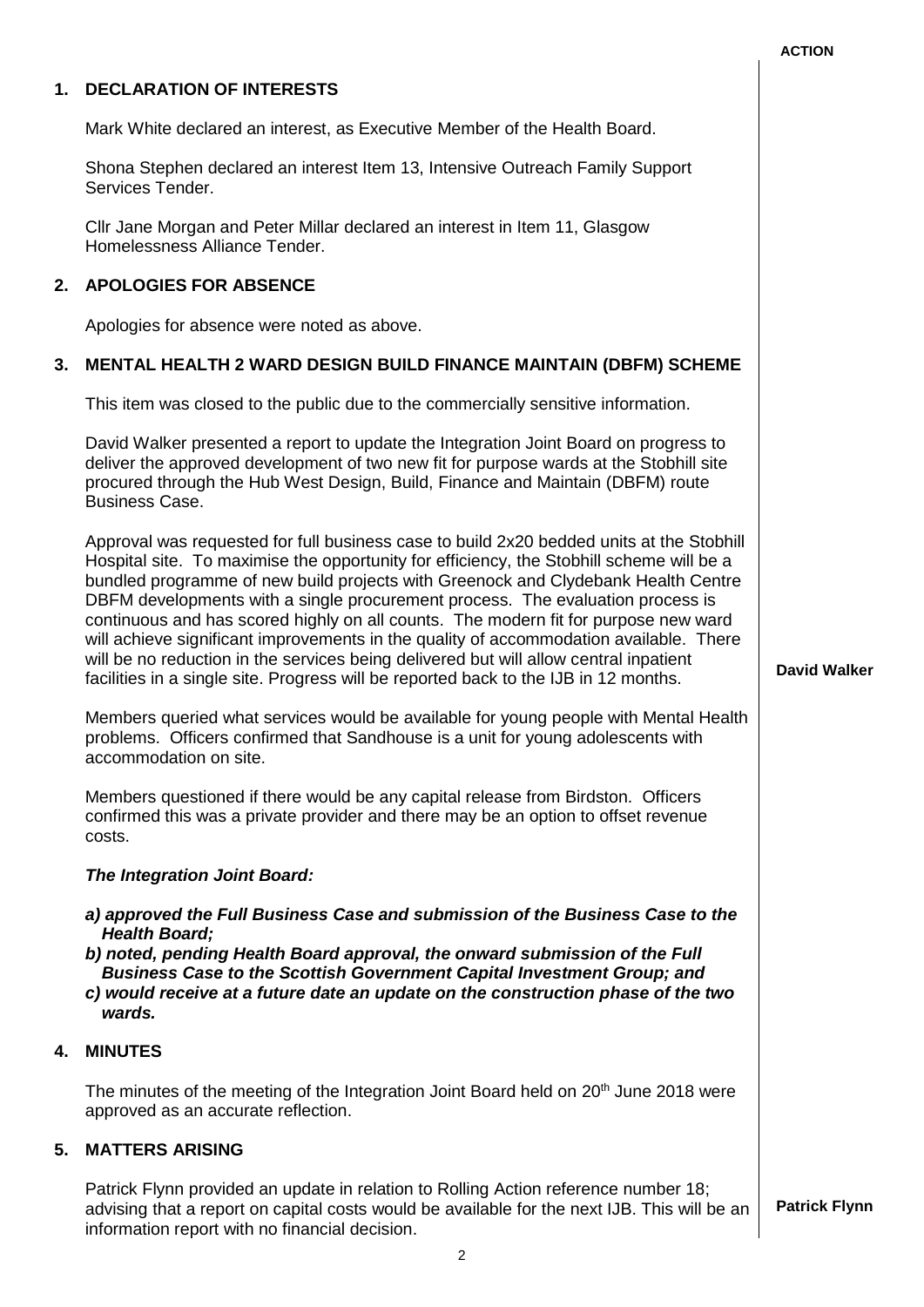Members queried the action against 'Item 8 Policy Development: Resource Allocation For Adults Eligible For Social Care Support' regarding an EQIA being presented in September. Officers confirmed that work was underway and is connected to the consultation; and the EQIA would be presented at a future IJB.

Members asked for update on 'Item 11 Implementation of Carer (Scotland) Act 2016' in relation to vacancies being available to the third Sector. Officers confirmed this had been requested.

#### **6. INTEGRATION JOINT BOARD ROLLING ACTION LIST**

Allison Eccles presented the Integration Joint Board Rolling Action List advising that there are four actions open, and a number of actions are now closed.

### **7. AUDIT SCOTLAND – GLASGOW CITY IJB 2017-18 ANNUAL AUDIT REPORT**

Emma Keggans presented the Glasgow City Integration Joint Board 2017/18 Annual Audit Report (Draft) to the IJB advising that the audit opinion was outlined in Appendix A; and also included within the annual accounts. The ISA260 letter outlined specific issues and included significant findings; and any unadjusted errors. There were no unadjusted errors reported. The key message from the report was an unqualified opinion; and acknowledged that there was sound budgeting processes in place.

The action plan for 2017/18 highlights the transfer of services from Cordia with agreed management action and target dates. The Audit report was presented to the IJB Finance and Audit Committee on 5<sup>th</sup> September 2018 for consideration. Officers extended thanks to HSCP officers for their support in producing the report.

Members requested an update in relation to the Information Sharing Protocol. Officers confirmed that this was being undertaken by the Council on behalf of the three partners. Officers acknowledged there has been a delay in the production of the Protocol; and advised that this due to changes to Data Protection in May, which had to be considered to take account of new laws; and also due to other priorities of the Council officer involved. Officers reported that a draft Protocol was now available.

#### **8. AUDITED ANNUAL ACCOUNTS 2017-18**

Sharon Wearing advised that in line with the Local Authority Accounts (Scotland) Regulations 2014, the Integration Joint Board must consider the audited annual accounts and approve them for signature no later than the 30 September immediately following the financial year end. Report has been considered by the IJB Finance & Audit Committee and outlines the financial position for the period ending  $31<sup>st</sup>$  March 2018. The statement of income and expenditure shows the operation of the IJB achieved an underspend for the period of £12.066m.

Officers referred to section 4.2 detailing one error identified due to capital recharges which had been adjusted and corrected in the audited financial statement.

#### *The Integration Joint Board:*

#### *a) approved for signature the audited Annual Accounts for the period from 1 April 2017 to 31 March 2018.*

### **9. PRIMARY CARE IMPROVEMENT PLAN (PCIP)**

David Walker presented a report to seek approval for Glasgow City's first Primary Care Improvement Plan (PCIP).

The Scottish Government has introduced a new contract with GPs in response to growing pressures within Primary Care. The aim of the new contract is to enable GPs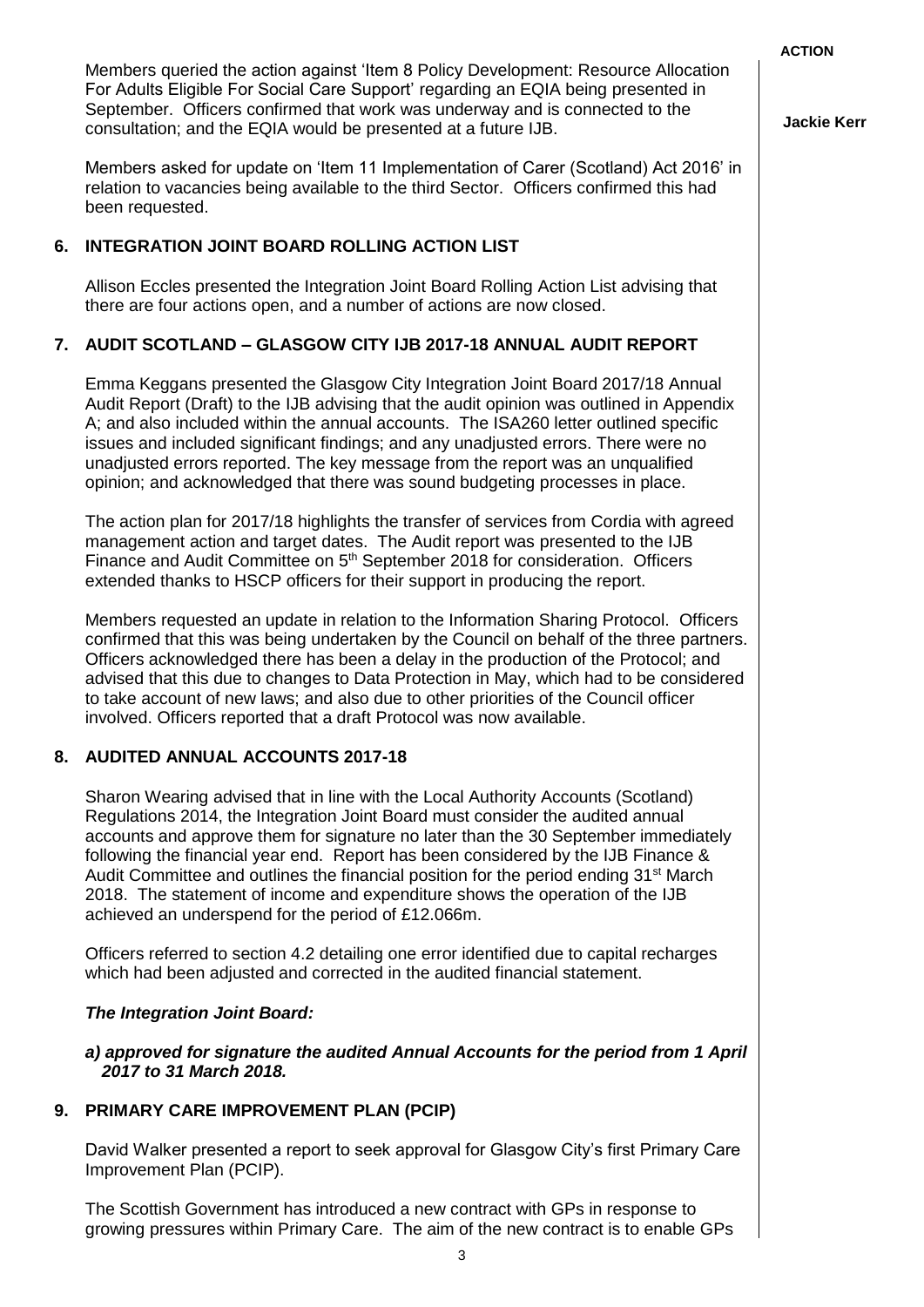to operate as "expert medical generalists". This will be achieved by diverting work that can best be done by others, leaving GPs with more capacity to care for people with complex needs and to operate as senior clinical leaders of extended multi-disciplinary teams.

The GP Subcommittee formally approved the plan on 31 July 2018 and this was now presented to the IJB for approval, to allow the implementation plan to be progressed.

Officers highlighted the challenges of implementation with 146 practices, which varied in size and the services they provide. Communication and engagement events have been arranged with GPs on 18<sup>th</sup> and 19<sup>th</sup> September with all 146 GP practices in the city invited to attend. The sessions provide an opportunity to seek the views from GPs on future engagement in the process for service design and delivery.

It is proposed that a Strategic Planning Group for Primary Care be established to ensure that there is matching architecture to other client groups; and to also create formal arrangements for involving and engaging with stakeholders.

Members welcomed the report and were encouraged that work had started to allow GPs to concentrate on other priorities.

Members sought clarity on the next steps and whether there was capacity in the team to respond to the infrastructure moving so quickly. Officers confirmed this was still being assessed and the recruitment of a Project Manager was in the early stages. Also advising that consolidation of resources in the primary care field will be required.

Members queried if a 12 month reporting period to the IJB was sufficient and suggested a report back in 6 months.

Dr John Nugent introduced himself as the new Clinical Director representative on the IJB. Dr Nugent provided feedback from his role as Scottish Government Advisor on the new GP contract; and highlighted the challenge of the task ahead and the requirement for a new culture in Board's and Partnerships.

The Social Care User Representative raised concerns regarding the role of pharmacies. Officers confirmed that GPs and Dentists were also private contractors and highlighted the requirement for a culture change and a different type of relationship going forward. The national contract that GPs are engaged in also exists with Pharmacists and Chief Officers from across Scotland are keen to be involved in this.

The Third Sector Representative stated that the recognition of the role for the third sector was welcome as they had a key role to play.

The recommendations were approved, subject to the amendment that updates are provided 6 monthly to an IJB committee; with an assurance that any critical changes are reported sooner via the IJB, including any papers on spend.

#### *The Integration Joint Board:*

- *a) noted the contents of this report;*
- *b) approved the contents of the PCIP noting its joint development with the GP Sub Committee;*
- *c) instructed officers to report back on progress with the implementation of the PCIP every 6 months to the IJB Performance and Scrutiny Committee, with an assurance that any critical changes are reported sooner via the IJB; and d) endorsed the development of a Strategic Planning Group for Primary Care.*
- 

#### **10. SPEECH AND LANGUAGE THERPAY REVIEW**

4

#### **David Walker**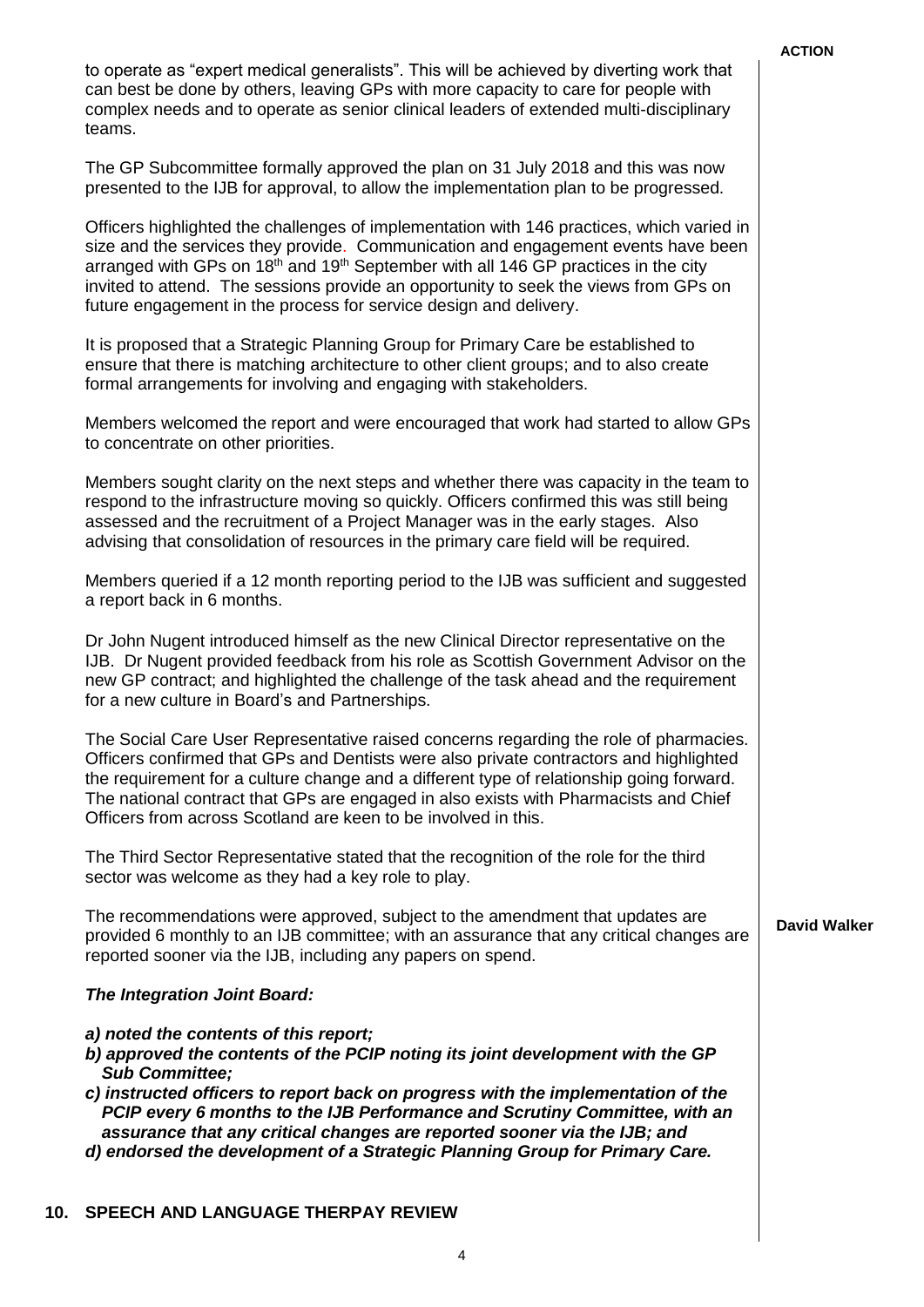Jackie Kerr presented a report to inform IJB members of the findings and recommendations from the review of Speech and Language Therapy (SLT) services for adults and older people in Glasgow City and to seek approval for a number of actions necessary to respond to those findings and to progress to an implementation phase.

It was highlighted that SLT services to the adult population within Glasgow City HSCP come from a small resource (18 members of staff) that is fragmented, often isolated and frequently unable to respond to patient need within an appropriate timescale.

It was also reported that cover arrangements were problematic and the provision of an SLT service could often be significantly delayed. Additionally, due to the current configuration not all referred patients are able to access community based care, with some being re-directed to Acute care to receive input.

The findings and recommended actions were outlined and the IJB advised that referral waiting times and workloads were noted in the appendix of the report; and also that an EQIA has been completed.

Members questioned how changes will be communicated to those patients who may have to wait longer for a service as a result of the recommendations. Officers advised that interventions could be used by a skill mix of staff. There will be challenges but robust pathways put in place to ensure that those in urgent need would receive a service when they require it.

The rates, detailed in appendix 2, were queried which highlighted a low level of productivity, which members felt required a further direction from the IJB. Officers confirmed this was the reason the review was commissioned and recommendation c) in the report addressed this without the need for a further direction.

Members were surprised by the small staffing resource for the size of the population of Glasgow and queried the likely impact on waiting times as a result of changes. Officers reported that there was a need to upskill some staff and that by bringing the staff under one management structure, this will assist in providing a better service.

Members also questioned why Children's Services were not included within the review. Officers confirmed that there was a separate SLT provision in Children's Services which is significantly more complicated, larger and more diverse. The provision is funded via the Health Board and Education Services. There are 80 FTE work within Education establishments operated by Specialist Children's Services. A review has taken place led by Education Services and HSCP officers were involved in this.

Members queried how the HSCP would target performance at an operational level. Officers confirmed there will be a suite of performance indicators with targets which will link to service specifications that the Health Board set in relation to waiting times. SLT performance will feature in the HSCP performance report under Adult Services.

Jonathan Best reported that work was underway to look at the ratio of staff in hospital services and proposed that this work was linked; and that he was happy to support this and be involved.

Members welcomed the direction of travel and supported a single service which would drive efficiencies.

#### *The Integration Joint Board noted the findings and recommendations from the SLT review and approved:*

- *a) Implementation of the 9 Actions arising from the review, as set out in detail in section 4 of this paper.*
- *b) The continuation, on a fixed term basis, of the project lead SLT role within Glasgow HSCP to implement the findings of the review, thus assuring the*

**Jackie Kerr**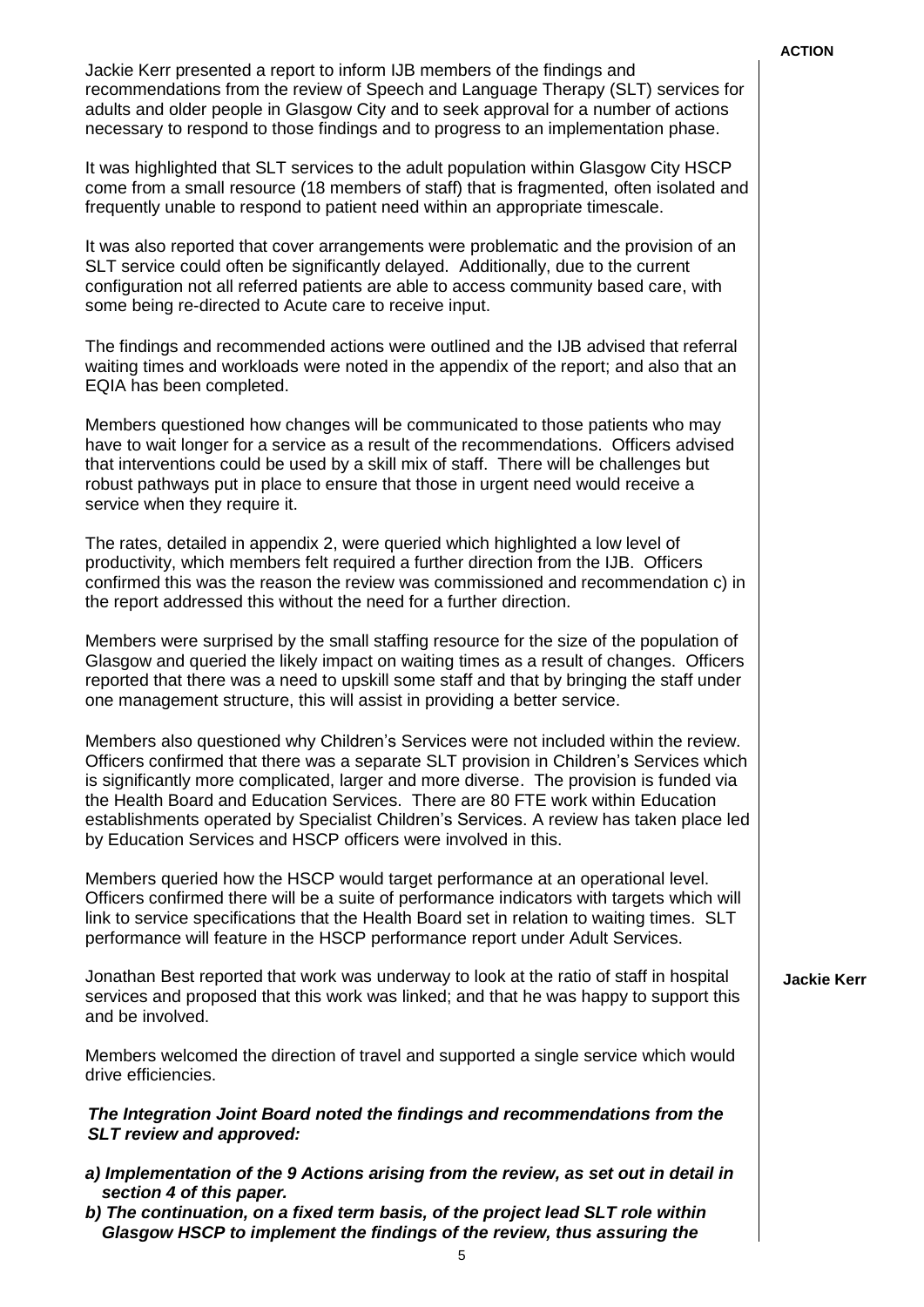*organisation that a revised service model is delivered.*

- *c) The management of Glasgow SLT staff and SLT project lead under one service manager to optimise service decisions; resource and workforce.*
- *d) The development of an implementation plan to support implementation of a single SLT service. This will have clear leadership, reporting and outcomes which can successfully deliver on the 'short term leave contingency plan' to ensure services can be accessed. The implementation plan will consider the implications for existing multi-disciplinary team (MDT) structures and develop the arrangements for transition;*
- *e) Ongoing consultation with Staff Partnership, with acute services and with other HSCPs to support the implementation of recommendations;*
- *f) To support the strengthening and transparency of pathways and links between Glasgow City funded SLT services and staff not formally based within Glasgow HSCP, but who's primary role is to deliver services within Glasgow HSCP e.g. Community stroke team, Forensic SLT; and,*
- *g) To initiate discussions regarding demand / capacity/ service and governance for patients currently seen by Glasgow SLT staff who are not resident in Glasgow HSCP area.*

#### **11. GLASGOW ALLIANCE TO END HOMELESSNESS TENDER**

Susanne Millar presented a report to update the Integration Joint Board (IJB) on progress to date in developing an Alliance to End Homelessness in the city and the proposed procurement route identified to secure Alliance partners to work with GCHSCP to deliver a significant change agenda to improve homelessness services in Glasgow; and to seek approval of the GCHSCP recommendation of the proposed procurement route identified to establish the Glasgow Alliance to End Homelessness (the Alliance) and commission the Council through direction, to establish an Alliance model that will deliver a transformational change in homelessness services.

Officers reported that work had been delayed due to the complexities of the Alliance model. Officers provided background to the purpose and the objectives of the Alliance which had previously been reported to the IJB and highlighted the biggest shift is to a more collaborative and risk sharing approach.

Officers advised of the work with Legal Services and reported that this is an entirely new concept with only one Alliance existing in Scotland. This is an information and advice service, rather than a direct service. The procurement terms will go through successive stages involving dialogue with providers regarding the bid. The proposal is innovative in changing this relationship and there will be a shared focus on innovation. The model may be taken into other service areas, if this is successful. External legal advice is being sought from those specialist in the field.

Officers highlighted that the first stage will be for the Alliance to be formed. The Provider partners must demonstrate that robust financial and legal governance procedures are in place. An initial budget of £23million has been identified to facilitate the work of the Alliance. The report seeks approval to direct the Council to issue a competitive tender for Alliance partners to work with the Council and IJB to deliver the Glasgow Alliance to End Homelessness.

The Chair queried who providers would approach to be involved in the Alliance. Officers advised that the approach would be made to the Alliance when it is formed. At this stage the forming of the Alliance is within providers sector. The Alliance will look at all purchased services.

The Independent Sector Representative supported the model in principle however had concerns regarding how this would work in practice. Any issues around the mechanics and technicalities would need to be addressed before the tendering stage. Clarity is required around sub-contracting, conflicts of interest and the budget.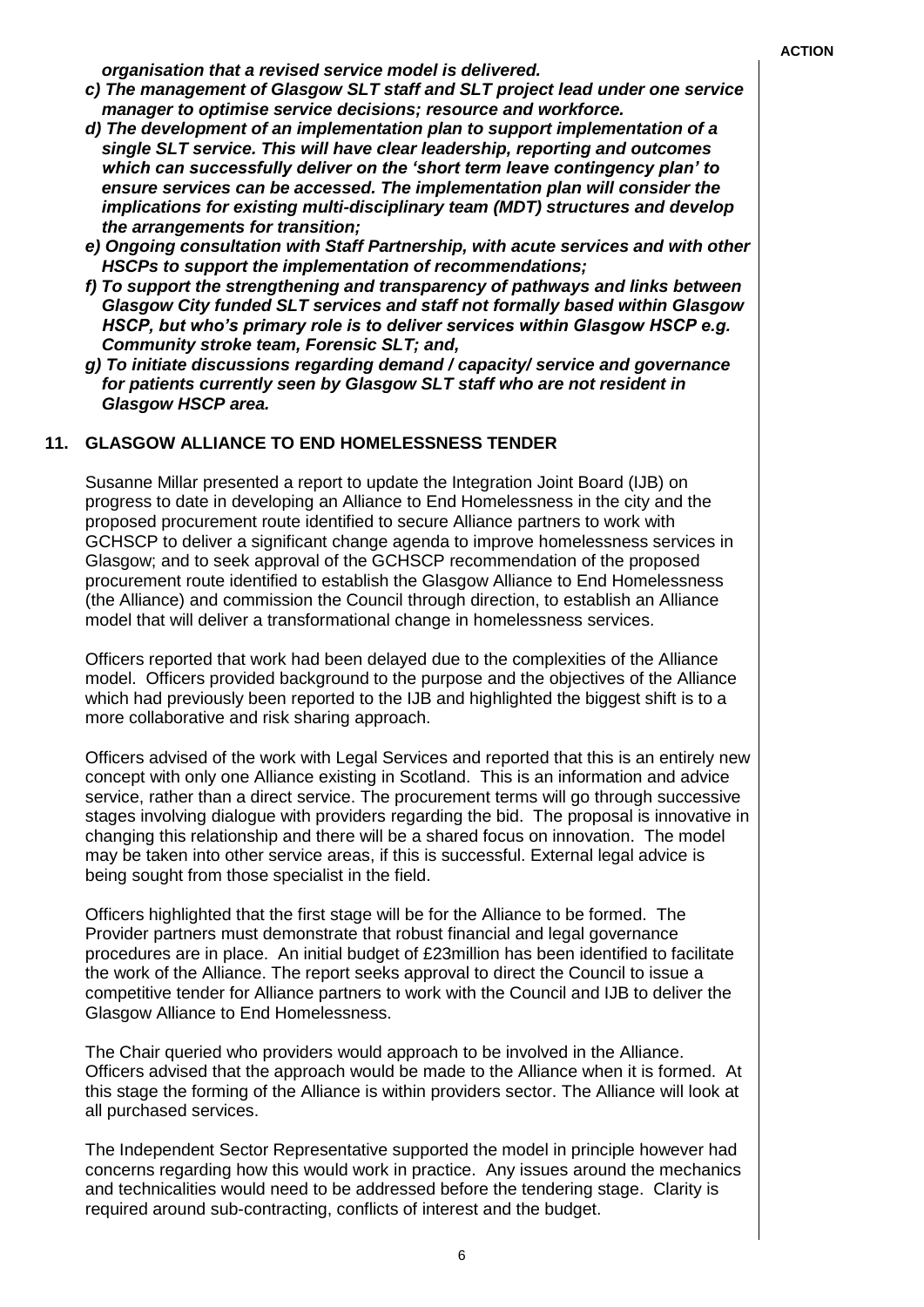|     |                                                                                                                                                                                                                                                                                                                                                                                                                                                       | <b>ACTION</b>         |
|-----|-------------------------------------------------------------------------------------------------------------------------------------------------------------------------------------------------------------------------------------------------------------------------------------------------------------------------------------------------------------------------------------------------------------------------------------------------------|-----------------------|
|     | Officers confirmed that the issue of liability is a live discussion. Officers have looked at<br>successful examples operating in England and New Zealand. It was highlighted that the<br>same liability issues exist for the HSCP, not just providers. Officers stated that sub-<br>contractors will be part of the review cycle.                                                                                                                     |                       |
|     | In terms of the budget, annual costs of up to a maximum of £100,000 p.a. funded by the<br>GCHSCP will be required during the initial two year transition period to resource the<br>establishment / infrastructure of the Alliance Management Team. Thereafter there will<br>be an expectation that all partners will bring some infrastructure. Providers are aware of<br>how it will operate and the challenge is well understood and jointly owned. |                       |
|     | Following discussion it was agreed that the next IJB Development Session, which is<br>focused on Homelessness Services, will include discussion on the Glasgow<br>Homelessness Alliance. Officers confirmed that the issue of conflicts of interest and<br>how this will be managed will be covered at this session. An invitation will be extended<br>to the consultant who is involved in Alliances elsewhere                                       | <b>Susanne Millar</b> |
|     | The GCC Staff-Side Representative welcomed the approach going forward.                                                                                                                                                                                                                                                                                                                                                                                |                       |
|     | Members raised concerns about the data contained in the performance report around<br>assessments of people who are homeless. Officers confirmed there will be a<br>partnership approach to planning and delivery. Joint performance will be reported of all<br>partners including HSCP.                                                                                                                                                               |                       |
|     | Members questioned whether 'ending homelessness' was the right terminology.<br>Officers confirmed this had been subject to great debate, including at a national level.<br>The decision to reflect this came from lived experience and was co-produced with<br>providers.                                                                                                                                                                             |                       |
|     | The Chief Officer reinforced that this is a ground breaking initiative and agreed to<br>extend the parameters of the IJB Development session to include more detailed<br>discussion on the Alliance.                                                                                                                                                                                                                                                  |                       |
|     | The Integration Joint Board:                                                                                                                                                                                                                                                                                                                                                                                                                          |                       |
|     | a) noted the content of this report; and<br>b) directed the Council to issue a competitive tender for Alliance partners to work<br>with the Council and GCHSCP to deliver the Glasgow Alliance to End<br>Homelessness.                                                                                                                                                                                                                                |                       |
| 12. | <b>CARER SUPPORT SERVICES TENDER FINANCIAL FRAMEWORK</b>                                                                                                                                                                                                                                                                                                                                                                                              |                       |
|     | Susanne Millar presented a report to seek approval from the IJB for a Carer Support<br>Services tender to be conducted by Glasgow City Council (GCC) as the current GCC<br>contract ends on 30 April 2019.                                                                                                                                                                                                                                            |                       |
|     | The contract(s) will run for a period of 3 years with the option to extend by two periods<br>of 1 year.                                                                                                                                                                                                                                                                                                                                               |                       |
|     | The Integration Joint Board is asked to:                                                                                                                                                                                                                                                                                                                                                                                                              |                       |
|     | a) approved and directed Glasgow City Council to conduct a Carer Support<br>Services tender to further consolidate service delivery to carers in the city and<br>to further enhance the capacity to deliver on the intentions of the Carer Act.                                                                                                                                                                                                       |                       |
|     | 13. INTENSIVE FAMILY SUPPORT COMMISSIONING FRAMEWORK                                                                                                                                                                                                                                                                                                                                                                                                  |                       |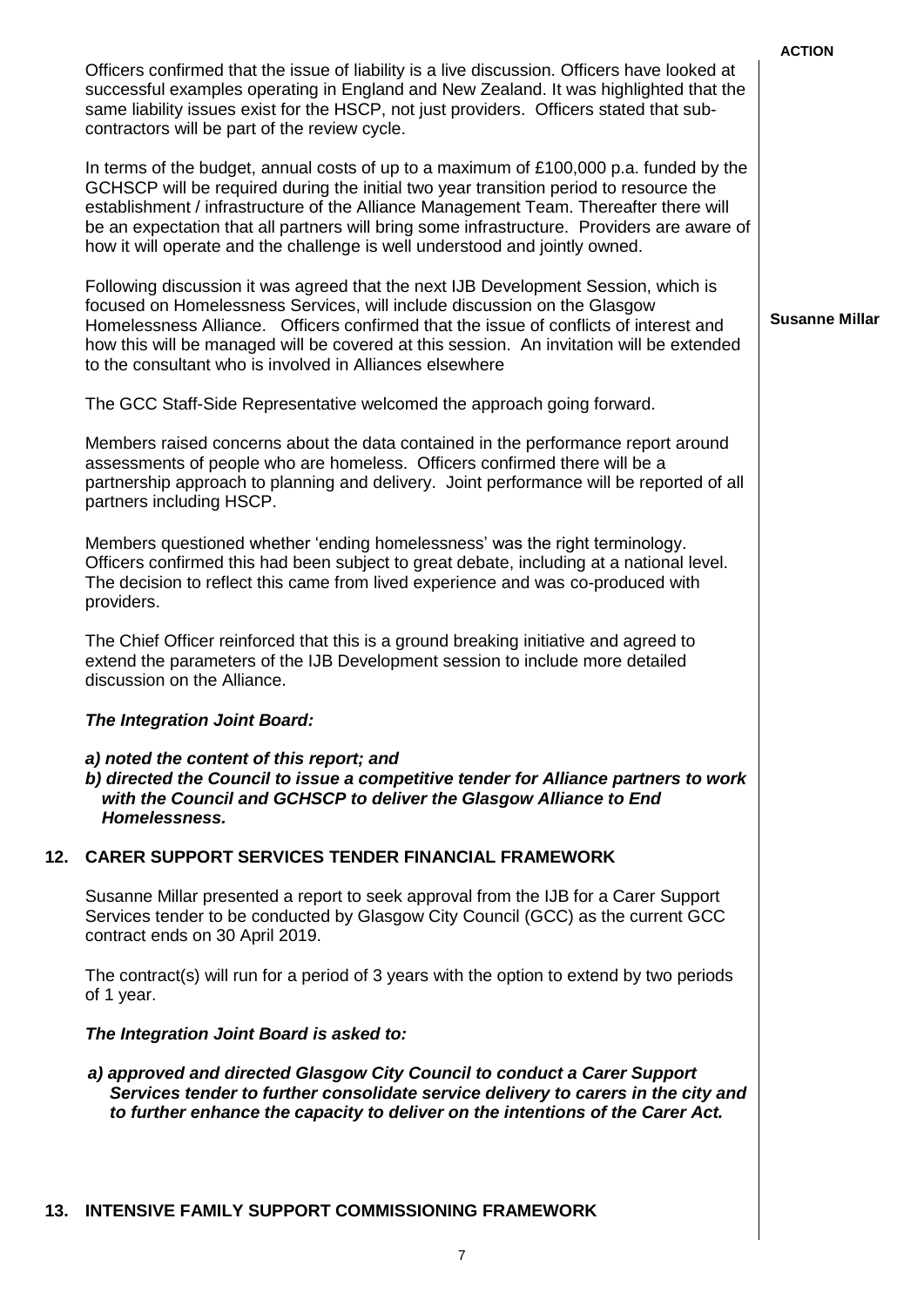Susanne Millar presented a report to advise the IJB on the progress to date to develop intensive outreach family support services and the proposed procurement route identified to deliver this intensive edge of care support to families in need; and to seek approval of the GCHSCP recommendation of the proposed procurement route, and commission the Council through direction, to issue a tender for the delivery of purchased intensive outreach family support service(s).

Officers outlined the background to the proposal to put out to tender rather than directly provide and highlighted the good relationships with the third sector in children's services with a co-production approach.

The service will look at adolescents on the edge of care and work with families to reduce the need to bring into care. It is intended that the tendered service will work alongside Family Support Services in the city on city wide basis. There is clear evidence in North Lanarkshire who have successfully supported significant numbers of young people who were at risk of coming into care to remain at home

The GCC Staff Side Representative asked if this tender is in addition to the one that was planned or is it a replacement. Officers confirmed this is in addition to the resource that already exists and is a redirection of the money from savings in the transformation programme.

Members queried the pay and numbers of staff needed to deliver the service. Officers advised that skill mix will be based on the model already existing in North Lanarkshire. The model includes evening and weekend work and includes Qualified Social Workers and staff with Community Education backgrounds. Living wage requirements will be met. Officers highlighted that salary levels in Children & Young People provided sector are better than those in Adult and Older People services.

Members asked what lessons have been learned from the North Lanarkshire model and whether tendering for the service opens up the possibility of more inconsistency for young people. Officers advised that the evidence base is really strong in North Lanarkshire and they are able to identify what worked well and what did not.

Members queried the proposal for Glasgow to focus on the 15% of young people most at risk of coming into care as opposed to North Lanarkshire's support equating to 33% of their population. Officers confirmed this was indicative following discussions with North Lanarkshire. Glasgow have a successful alternative to Secure which North Lanarkshire do not have, which has been factored in.

Officers confirmed there will be a 6 month period of engagement and work will be undertaken in the sector to look at specification that works. The Service Level Agreement will be influenced with the outcome of that; and continuity of work will be a feature.

#### *The Integration Joint Board:*

- *a) noted the progress to date to develop intensive outreach family support services and the proposed procurement route identified to deliver this intensive edge of care support to families in need; and*
- *b) approved the GCHSCP recommendation of the proposed procurement route, and commission the Council through direction, to issue a tender for the delivery of purchased intensive outreach family support service(s).*

#### **14. KINSHIP SUPPORT AND FINANCIAL ASSUMPTIONS RELATING TO KINSHIP CARE ORDERS IN ACCORDANCE WITH CHILDREN AND YOUNG PEOPLE**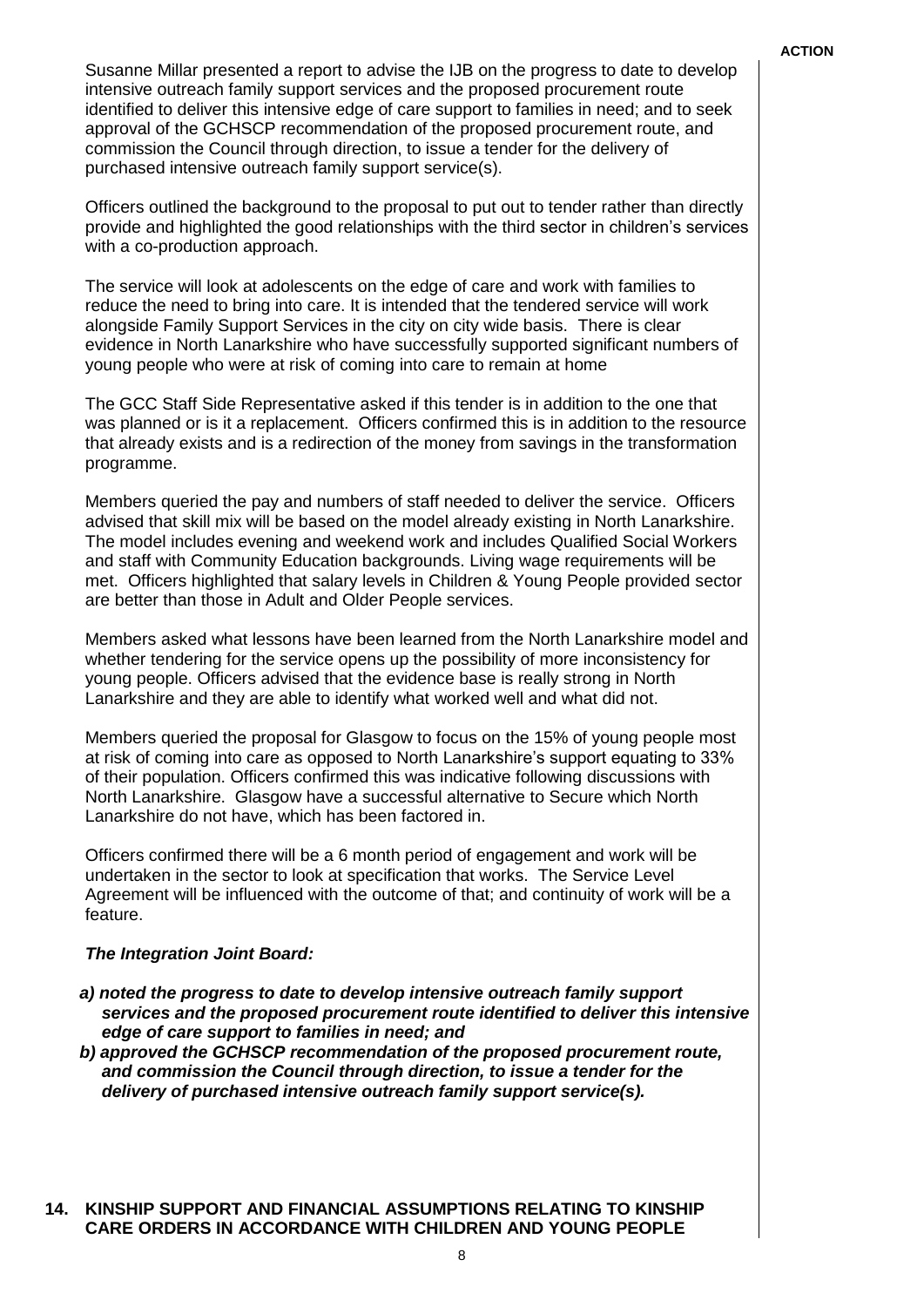#### **(SCOTLAND) ACT 2014**

Susanne Millar presented a report to provide an update on kinship care developments in Glasgow and makes a recommendation to increase our financial contribution towards Kinship Care Orders in accordance with our duties under Kinship Care Orders (Sec 11 (1) of the Children (Scot) Act 1995, the Children Young People (Scot) Act 2014 and the Kinship Care Assistance (Scotland) Order 2016.

Officers confirmed that Glasgow City HSCP currently supports 1318 children/ young people living in formal kinship care arrangements cared by 1115 kinship carers with an annual budget of £8.1 Million. This figure demonstrates a significant increase.

Complementary pieces of work have been implemented to enhance kinship care planning arrangements such as Family Group Decision Making (FGDM) and Extended Family Network Searching (EFNS) which adopts genealogy method as a means of identifying potential kinship support for young people at risk of becoming looked after or supporting rehabilitation plans. This approach has identified family members not previously known.

Members questioned what ongoing support is given to family members who are identified as potential support. Officers confirmed that suitability is still an issue; how it has been a positive experience for young people to meet family members they hadn't met and find links to family members.

Officers reported that there are very few Kinship Care orders in Glasgow. The current arrangement ensures a flat rate of £500 be issued to those eligible to receive a contribution towards legal costs in obtaining a Kinship Care Order. The report seeks to approve the recommendation to increase financial contribution towards a Kinship Order from £500 to £1500 in the event that the carer is not entitled to legal aid and meets the eligibility criteria.

The Health Care User Representative advised there is confusion around the role of the private sector. Officers confirmed that the organisations are being brought into a formal contractual relationship with GCC which will be an extension of family support. A report has been presented to the Council's Contracts and Property Committee following the conclusion of the tender for the provision of Glasgow Locality Kinship Care Safeguarding and Support Services. Officers agreed that reassurance will be provided via the forums to reassure that this is an additional investment.

The Health Care User Representative also asked that recognition is given to those who campaigned for the rights of kinship carers. This was acknowledged by members.

#### *The Integration Joint Board:*

- *a) noted the report;*
- *b) noted the progress made in supporting kinship carers and the children who are placed in their care;*
- *c) noted the impact of Universal Credit on the placing of children in kinship care arrangements and consider the financial gains in obtaining a Kinship Order; and*
- *d) approved the recommendation to increase financial contribution towards a Kinship Order from £500 to £1500 in the event that the carer is not entitled to legal aid and meets the eligibility criteria.*

**Susanne Millar** 

9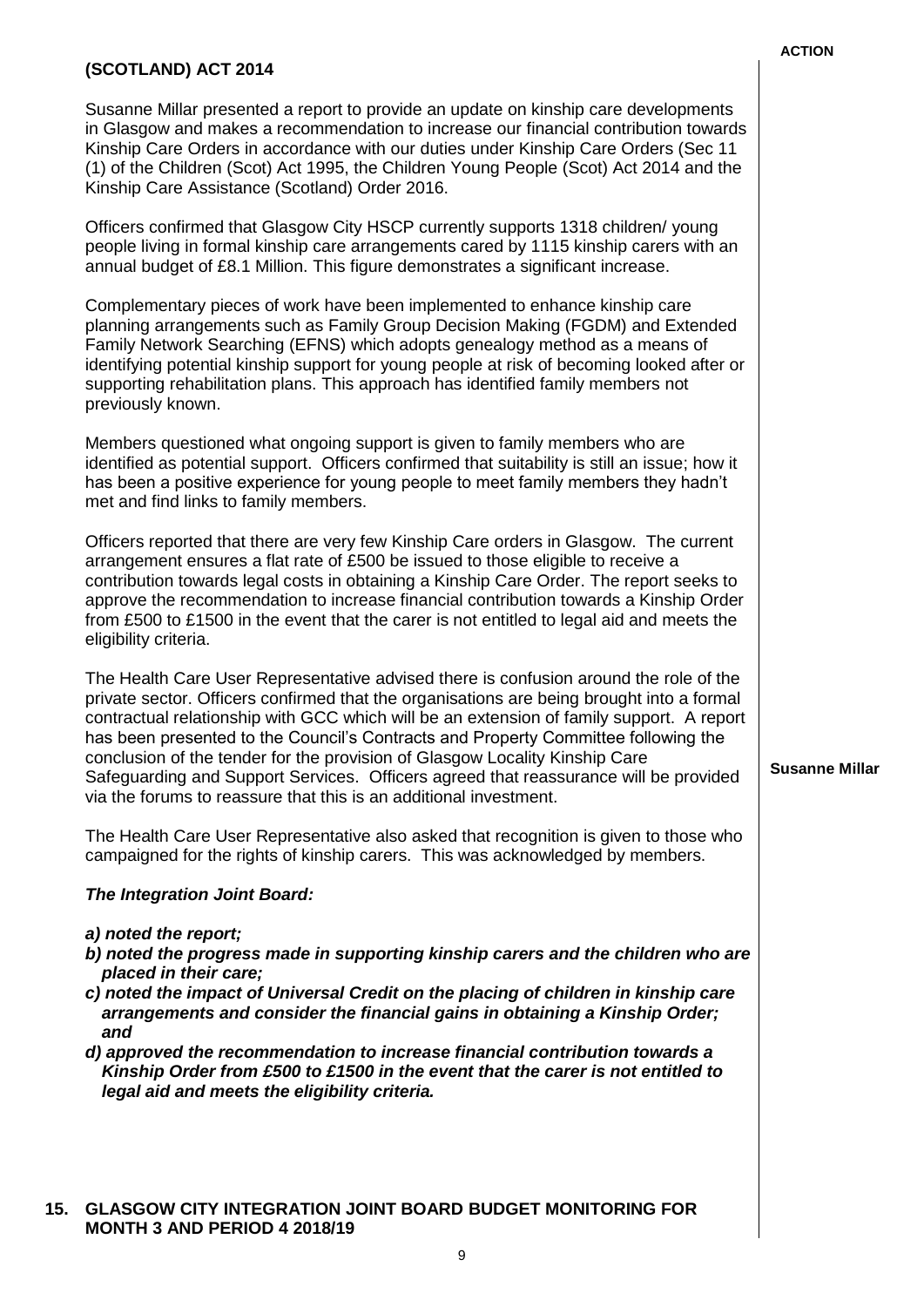|     |                                                                                                                                                                                                                                                                                                                                                                                                                                                                                                                                         | יוטווא             |
|-----|-----------------------------------------------------------------------------------------------------------------------------------------------------------------------------------------------------------------------------------------------------------------------------------------------------------------------------------------------------------------------------------------------------------------------------------------------------------------------------------------------------------------------------------------|--------------------|
|     | Sharon Wearing presented a report to outline the financial position of the Glasgow City<br>Integration Joint Board as at 30 June 2018 (Health) and 6 July 2018 (Council), and<br>highlights any areas of budget pressure and actions to mitigate these pressures.                                                                                                                                                                                                                                                                       |                    |
|     | Officers outlined net expenditure £0.624 less than budget to date and advised income is<br>under recovered by £0.322m. Reasons for major budget variances were outlined.                                                                                                                                                                                                                                                                                                                                                                |                    |
|     | Officers highlighted that the budget process for 2019/20 has commenced. Glasgow City<br>Council have requested savings options with 5% target for each year over 3 years,<br>reduction in year of £19m if full 5% is taken. This is important to bring to the attention of<br>the IJB at this time.                                                                                                                                                                                                                                     |                    |
|     | <b>The Integration Joint Board:</b>                                                                                                                                                                                                                                                                                                                                                                                                                                                                                                     |                    |
|     | a) noted the contents of this report;<br>b) approved the budget changes noted in section 3; and<br>c) noted the summary of current Directions (Appendix 2).                                                                                                                                                                                                                                                                                                                                                                             |                    |
| 16. | <b>HEALTH AND SOCIAL CARE PARTNERSHIP LOCALITY PLANS 2018/19</b>                                                                                                                                                                                                                                                                                                                                                                                                                                                                        |                    |
|     | Jackie Kerr presented the 2018/19 locality plans of North East, North West and South<br>Localities for approval. In doing so, to highlight progress made over the last year, local<br>priority actions and key areas of work being undertaken within localities that contribute<br>to the delivery of the IJB strategic plan.                                                                                                                                                                                                           |                    |
|     | Officers highlighted that this is the third year of the locality plans and they are overseen<br>by the respective areas executive teams. Regular reviews take place with a wide and<br>varied engagement structure. Summary versions are available on the HSCP website.                                                                                                                                                                                                                                                                 |                    |
|     | Members welcomed that user friendly summary versions are available; and queried how<br>Locality Plans remain live and include broader issues such as Universal Credit and the<br>New Carers Charter. The Third Sector Representative also raised accessibility of the<br>website and difficulties in navigation.                                                                                                                                                                                                                        |                    |
|     | Officers advised that work was underway to produce a printed leaflet for each of the<br>areas. They also highlighted that Locality Engagement Forums work really well.<br>Officers agreed to include the broader issues highlighted in future sessions in localities.                                                                                                                                                                                                                                                                   | <b>Jackie Kerr</b> |
|     | <b>The Integration Joint Board:</b>                                                                                                                                                                                                                                                                                                                                                                                                                                                                                                     |                    |
|     | a) approved the locality plans attached and note these will be circulated to<br>stakeholders and be made available publicly along with user friendly summary<br>versions.                                                                                                                                                                                                                                                                                                                                                               |                    |
| 17. | <b>IJB MEMBERSHIP AND UPDATE TO STANDING ORDERS</b>                                                                                                                                                                                                                                                                                                                                                                                                                                                                                     |                    |
|     | Allison Eccles presented a paper to advise members of a number of changes to<br>membership of the IJB, and to propose an amendment to Standing Orders around<br>declarations of interest.                                                                                                                                                                                                                                                                                                                                               |                    |
|     | Officers outlined the amendments to the membership as detailed in the report.                                                                                                                                                                                                                                                                                                                                                                                                                                                           |                    |
|     | The Standing Orders for Glasgow City IJB outline that the length of term that a voting<br>and non-voting member is able to remain an IJB member without review is a maximum<br>of three years. Officers highlighted that some members will have concluded their three<br>years at the IJB meeting in December 2018 and the Chief Officer will write to the<br>respective stakeholder groups to invite those groups to either confirm continuing current<br>membership, or to provide an alternative representative by the December IJB. |                    |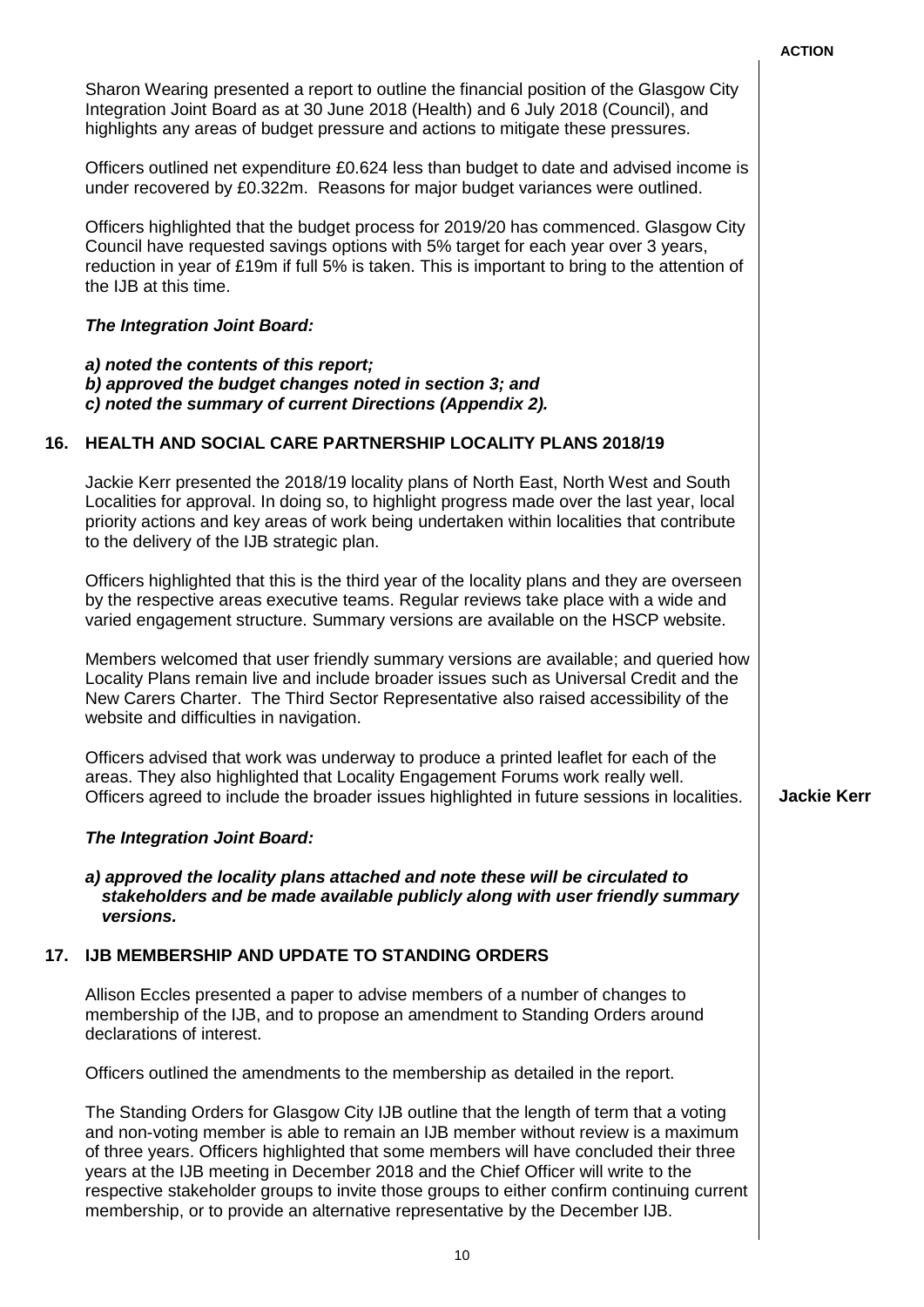|     |                                                                                                                                                                                                                                                                                                                                                                                                                                                                                                                                              | <b>ACTION</b>     |
|-----|----------------------------------------------------------------------------------------------------------------------------------------------------------------------------------------------------------------------------------------------------------------------------------------------------------------------------------------------------------------------------------------------------------------------------------------------------------------------------------------------------------------------------------------------|-------------------|
|     | Officers proposed an amendment to the Standing Orders regarding declarations of<br>interest; in that rather than submit an annual return, members would be asked to submit<br>an updated form only when there are any changes.                                                                                                                                                                                                                                                                                                               |                   |
|     | The Health Care Users Representative expressed her enjoyment of her experience as a<br>member of the IJB, but highlighted that stakeholder representatives on the IJB require<br>to receive training.                                                                                                                                                                                                                                                                                                                                        |                   |
|     | The Chair acknowledged this and agreed training is important.<br>The Integration Joint Board:                                                                                                                                                                                                                                                                                                                                                                                                                                                |                   |
|     | a) noted the changes to IJB membership; and<br>b) approved the action at 2.7 and the amendment to Standing Orders as proposed<br>in section 3 of this report.                                                                                                                                                                                                                                                                                                                                                                                |                   |
| 18. | HSCP Q1 PERFORMANCE REPORT 2018/19                                                                                                                                                                                                                                                                                                                                                                                                                                                                                                           |                   |
|     | Duncan Goldie presented the updated Joint Performance Report for the Health and<br>Social Care Partnership for Quarter 1 of 2018/19.                                                                                                                                                                                                                                                                                                                                                                                                         |                   |
|     | Officers advised that exceptions are reported to the IJB with the wider performance<br>report being considered at IJB Finance and Audit Committee. The Committee received<br>presentation at the last meeting on performance for Health Improvement and Children's<br>Services for Quarter 1 2018/19.                                                                                                                                                                                                                                        |                   |
|     | Members queried figures on Emergency accommodation and performance being below<br>target. Officers confirmed it is an ongoing issue but has not changed in terms of<br>context. There have been a number of presentations at point of crisis where<br>accommodation has not been offered immediately. Officers advised that the full<br>narrative is included in the detailed report to the IJB Finance and Audit Committee.                                                                                                                 |                   |
|     | Members suggested that a process be established to reassure the IJB that full<br>discussions and scrutiny are taking place within IJB Committees. Officers suggested<br>that this should be the responsibility of the committee.                                                                                                                                                                                                                                                                                                             |                   |
|     | Simon Carr proposed that the Chair or Officer of each Committee provide a note to the<br>IJB with highlights and lowlights. Simon Carr would take this forward with Isla Hyslop,<br>Head of Organisational Development.                                                                                                                                                                                                                                                                                                                      | <b>Simon Carr</b> |
|     | The Integration Joint Board:                                                                                                                                                                                                                                                                                                                                                                                                                                                                                                                 |                   |
|     | a) noted the attached performance report for Quarter 1 of 2018/19.                                                                                                                                                                                                                                                                                                                                                                                                                                                                           |                   |
| 19. | <b>COUNCIL FAMILY REVIEW - CORDIA UPDATE</b>                                                                                                                                                                                                                                                                                                                                                                                                                                                                                                 |                   |
|     | Sharon Wearing presented a report to advise of the implementation arrangements in<br>relation to transfer of homecare and associated services to Glasgow City Council and<br>managed through the HSCP from 29 September 2018 and an update on due diligence<br>review in relation to transfer.                                                                                                                                                                                                                                               |                   |
|     | Officers outlined the services that will transfer and the role of the IJB. HSCP officers<br>have been involved in various aspects of the transfer and good progress had been<br>made. Plans are in place to support continuity of services. From 29 September, the<br>Chief Officer Strategy and Operations will assume line management of Cordia's Head of<br>Care, with all other services being aligned to existing services, either within the<br>GCHSCP's management or that of other Glasgow City Council services, where<br>relevant. |                   |
|     | There are two options available to the IJB to respond to any shortfall in the budget<br>delegated from Glasgow City Council for 2018/19, these were outlined to the Board.                                                                                                                                                                                                                                                                                                                                                                   |                   |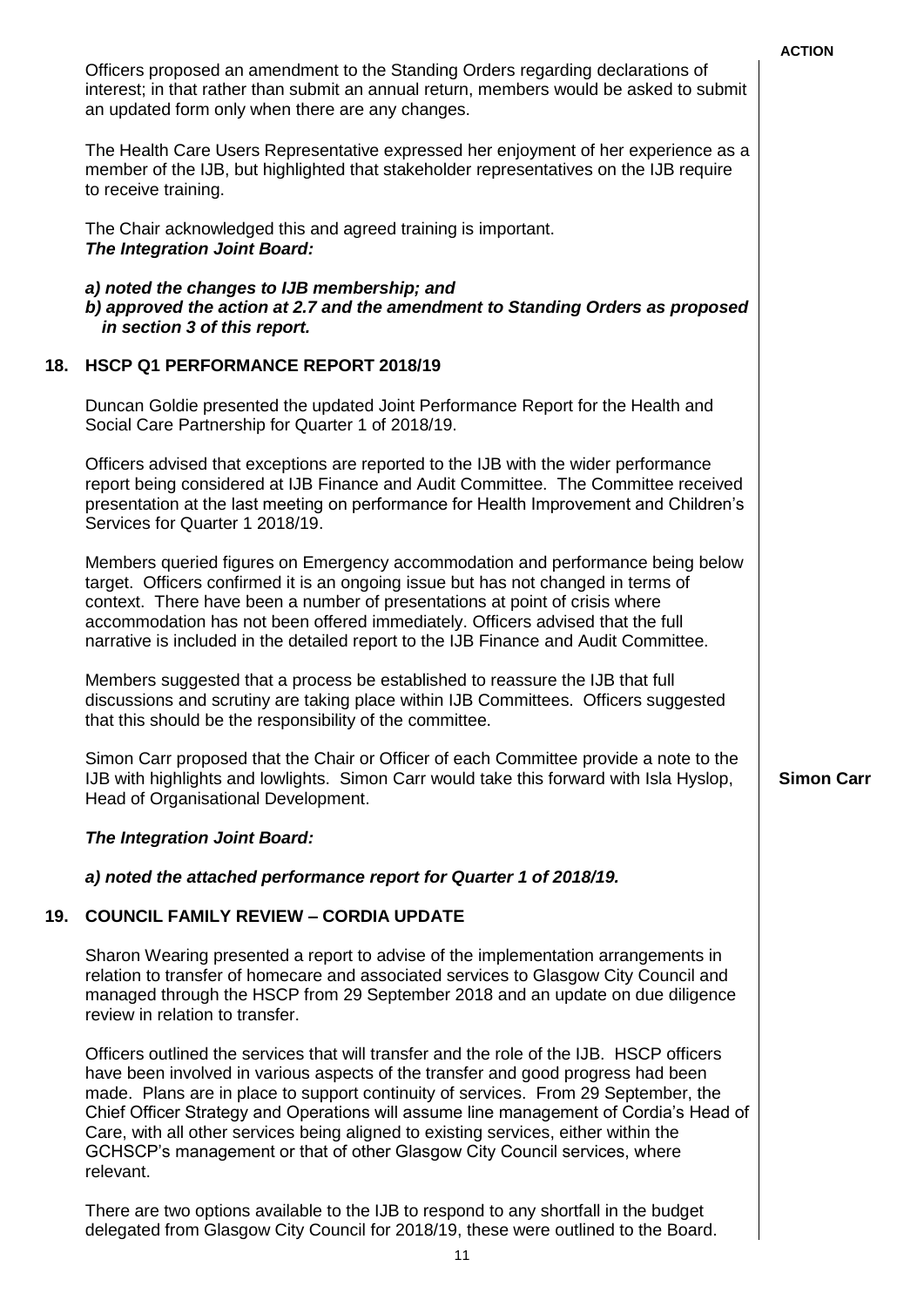| The report is recommending Option 2, to enable continuity of service delivery in the<br>short term and to enable time for the budget discussions to take place with Partner<br>bodies as part of the 2019/20 budget discussions.                                                                                                                                                                                                                                                                                                                                               |                          |
|--------------------------------------------------------------------------------------------------------------------------------------------------------------------------------------------------------------------------------------------------------------------------------------------------------------------------------------------------------------------------------------------------------------------------------------------------------------------------------------------------------------------------------------------------------------------------------|--------------------------|
| The change in operational arrangements requires to be subject to due diligence by the<br>Chief Officer Finance and Resources as Accountable Officer to the IJB.<br>The report to the Cordia Board is projecting an overspend of £1.895m to the 29 <sup>th</sup><br>September on the services which will transfer to the GCHSCP; however the current<br>overall financial position is an overspend of £0.632m. The full funding gap will not be<br>known until the due diligence exercise is complete and budgets disaggregated taking<br>into account any seasonal variations. |                          |
| Officers highlighted other areas that require attention regarding Harmonisation;<br>Difference in working patterns and ICT for running a 24/7 care service.                                                                                                                                                                                                                                                                                                                                                                                                                    |                          |
| Members were asked to note that due diligence is not complete a further report will be<br>presented at the next IJB.                                                                                                                                                                                                                                                                                                                                                                                                                                                           |                          |
| Members discussed the paper and raised the following:                                                                                                                                                                                                                                                                                                                                                                                                                                                                                                                          |                          |
| Concern regarding a possible reduction to home care services particularly in winter<br>months.<br>Lack of clarity around governance and the role of IJB members.<br>Concerns regarding the IJB taking on a deficit that it had no influence in incurring<br>Unease at the two options presented.<br>$\blacksquare$                                                                                                                                                                                                                                                             |                          |
| Officers confirmed the role of the IJB is outlined at Section 3 of the report. The Council<br>have taken a decision on how the service is delivered and the IJB will still commission<br>the service. The issue is the cost differential. Discussions are taking place with the<br>Council in relation to what budget will transfer. Officers highlighted that the decision<br>was taken after budget was set and the HSCP had set its budget. The report is<br>highlighting the risk to the IJB.                                                                              |                          |
| Officers reiterated that responsibility for commissioning of care at home services sits<br>with the IJB and the budget needs to be made available. Demand increased by 10%<br>but budget did not increase to accommodate that.                                                                                                                                                                                                                                                                                                                                                 | <b>Sharon</b><br>Wearing |
| Officers clarified that the two options are to give an insight only. IJB members were not<br>being asked to make a decision as the due diligence exercise is not complete. This will<br>be subject to a further report by the Chief Officer and Chief Officer Finance and<br>Resources at the next IJB following receipt and review of all information from the<br>Council.                                                                                                                                                                                                    |                          |
| The Independent Sector Representative asked why the independent and third sector<br>weren't considered as an option for delivering the service. Officers confirmed that the<br>reasons for the Council decision were discussed at a previous IJB and the report<br>detailing this is available on the Health and Social Care Partnership website. The Chair<br>stressed that the decisions made by the Council in relation to this cannot be changed.                                                                                                                          |                          |
| The GCC Staff Side Representative noted support that services are transferring back to                                                                                                                                                                                                                                                                                                                                                                                                                                                                                         |                          |

**ACTION**

the Council, however expressed concern that the budget allocated for the transfer is insufficient and would need to be revised going forward.

The Chair restated that the paper is for noting with a further report being brought back. The IJB are being asked to note what the circumstances are at this stage.

Officers noted the concerns raised. The IJB agreed to note the report subject to a further report that will be presented in October.

12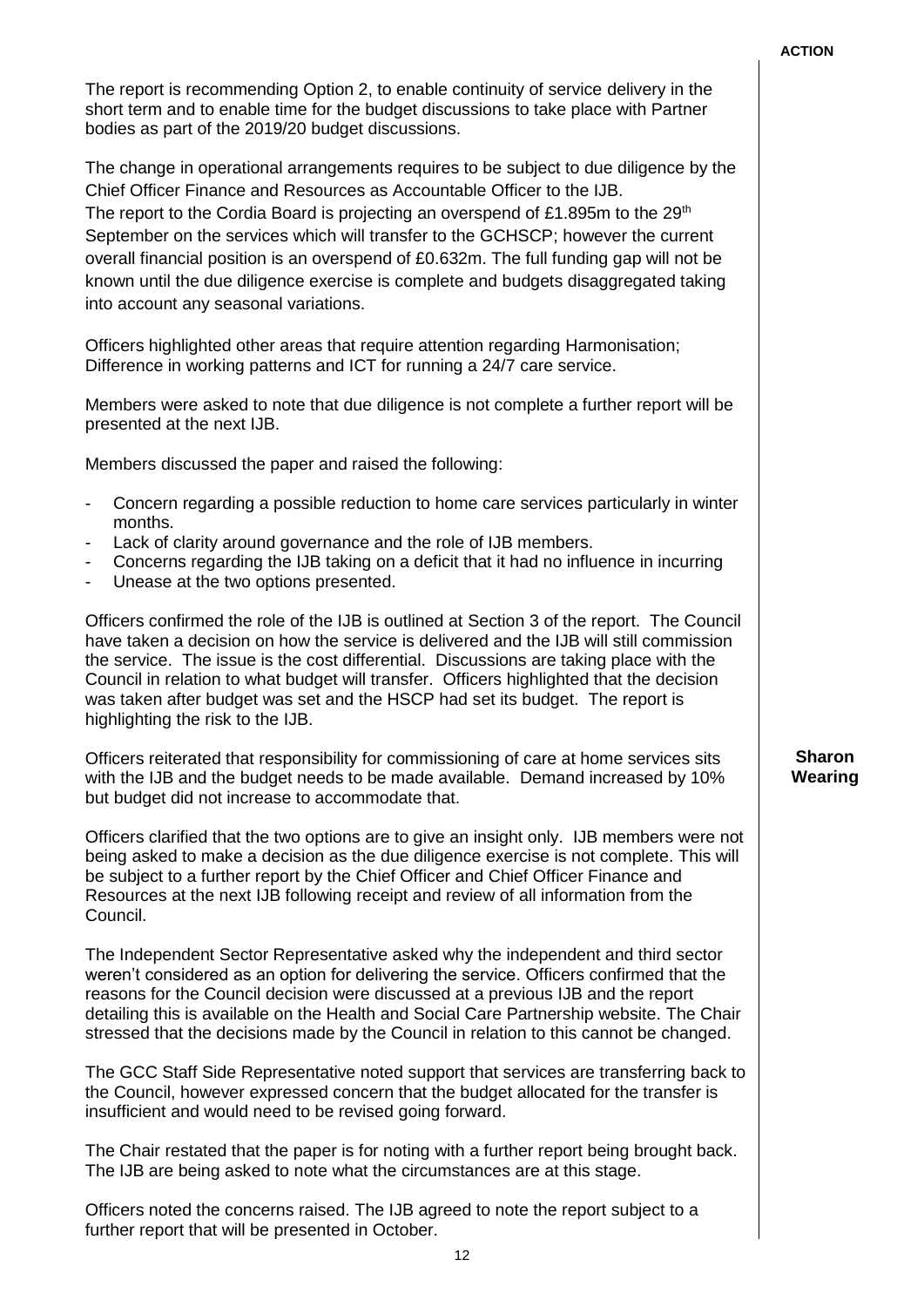*The Integration Joint Board:*

- *a) noted the update on implementation arrangements in relation to the transfer of homecare services to Glasgow City Council; and*
- *b) noted that the due diligence exercise is not completed and this will be the subject of a further report by the Chief Officer and Chief Officer Finance and Resources at the next IJB following receipt and review of all information from the Council; and*
- *c) noted that the Chief Officer will engage with Glasgow City Council as part of the 2019/20 revenue budget process, to establish the recurring funding which is to be delegated for services transferring from Cordia.*

#### **20. BALANCE OF CARE**

Susanne Millar presented an analysis of the balance of care for each care group.

Officers highlighted that the purpose of the report is to reassure the IJB regarding the use of institutional care and to reassure following discussion at the last IJB that the HSCP remains committed to moving the balance of care.

Members noted that this is a helpful way of presenting this information and asked if this can be repeated for the other four strategic priorities.

#### *The Integration Joint Board:*

*a) noted the progress achieved in shifting the balance of care in each care group.*

#### **21. MOVING FORWARD TOGETHER – NHS GREATER GLASGOW AND CLYDE TRANSFORMATION STRATEGY**

Susanne Millar presented a report to update members on the development of NHS Greater Glasgow and Clyde's transformation strategy 'Moving Forward Together'.

#### *The Integration Joint Board:*

#### *a) noted this report.*

#### **22. GLASGOW IJB PERFORMANCE SCRUTINY COMMITTEE – 1 AUGUST 2018 – DRAFT MINUTES**

Allison presented the draft minutes of the JB Performance Scrutiny Committee of 1st August 2018 for information.

As discussed at Item 18, consideration would be given on how to provide members of the IJB with a degree of assurance regarding items that had been scrutinised and discussed and IJB Committees.

#### *The Integration Joint Board:*

*a) noted the minutes.*

#### **23. GLASGOW CITY INTEGRATION JOINT BOARD – FUTURE AGENDA ITEMS**

The Integration Joint Board noted the future agenda items.

#### **24. NEXT MEETING**